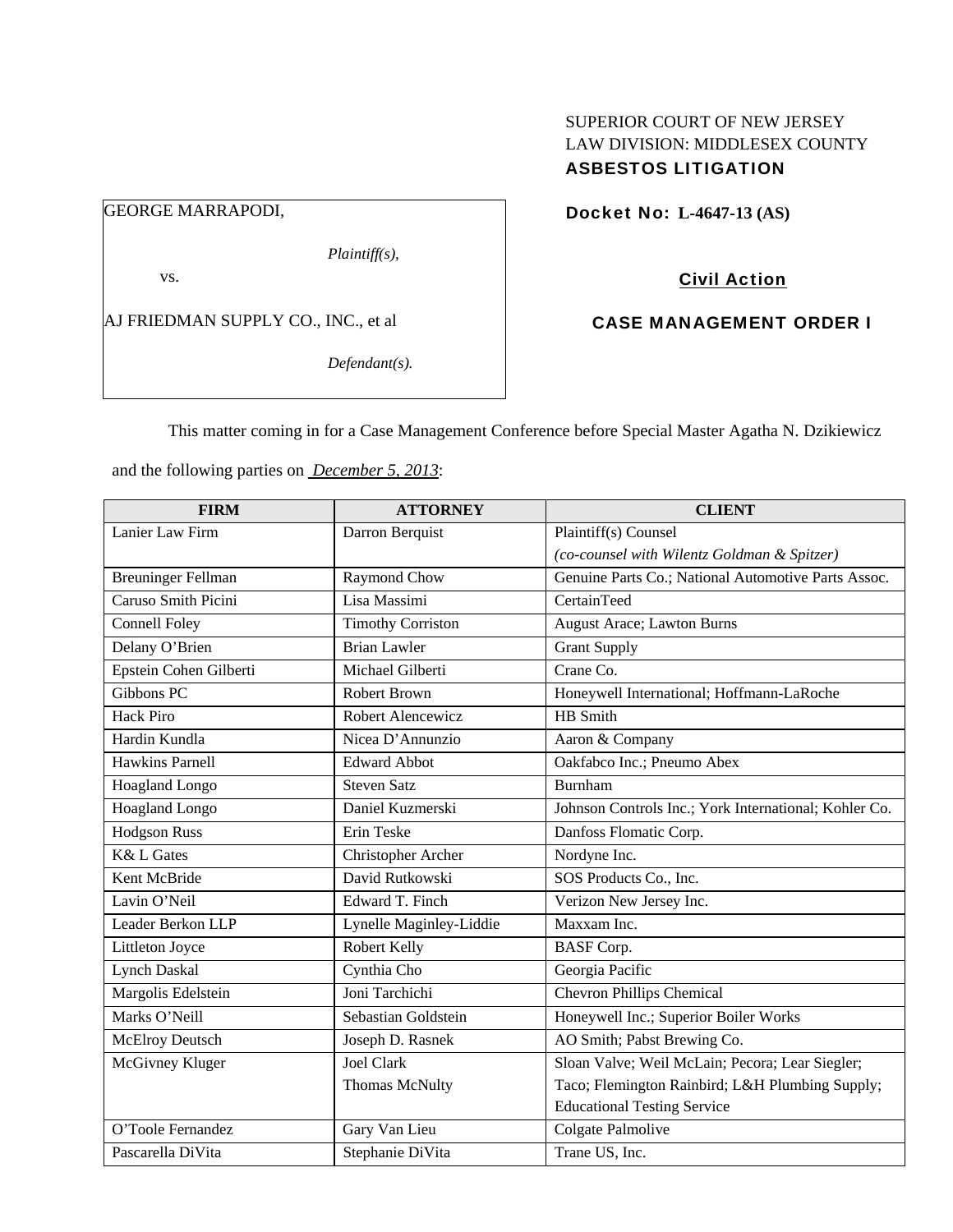| Pepper Hamilton     | John Brenner            | <b>Bristol Myers Squibb</b>                         |
|---------------------|-------------------------|-----------------------------------------------------|
| Porzio Bromberg     | Michelle Burke          | Wyeth Holdings Corp.                                |
| Reilly Janiczek     | Karen Stanzione Conte   | Cleaver Brooks; ITT Corp.                           |
| Reinartz Law Firm   | <b>Richard Reinartz</b> | McGraw Hill                                         |
| Sedgwick LLP        | <b>Bridget Polloway</b> | General Electric; CBS Corp.                         |
| Slowinski Atkins    | Angelo Cuonzo           | Tenneco Inc.                                        |
| Swain Westreich     | Kenneth Westreich       | Buist Inc.; Carlin & Steinitz Inc.                  |
| Tierney Law Offices | Ted Henry               | AJ Friedman Supply Co., Inc.                        |
| Vasios Kelly        | Thomas J. Kelly, Jr.    | Armstrong International; Ethicon; Johnson & Johnson |
| Waters McPherson    | Nicholas Filocco        | Turner Construction Co.                             |
| Wilbraham Lawler    | Andrew Greco            | Lennox Industries; Unilever US Inc.                 |
| Wilson Elser        | Eric Evans              | Prudential                                          |

IT IS on this **6th** day of **December, 2013** *effective from the conference date;*

## ORDERED as follows:

Counsel receiving this Order through computerized electronic medium (E-Mail) shall be deemed by the court to have received a copy of the filed original court document. Any document served pursuant to this Order shall be deemed to be served by mail pursuant to *R*.1:5-2.

Defense counsel shall notify plaintiffs' counsel within thirty (30) days of the date of this Order if their client was incorrectly named in the Complaint. Counsel may be barred from raising this defense at a later time for failure to comply.

### **DISCOVERY**

| January 15, 2014  | Defendants shall produce Releases from prior asbestosis claim action by this date.                                                                                                                          |
|-------------------|-------------------------------------------------------------------------------------------------------------------------------------------------------------------------------------------------------------|
| December 31, 2013 | Defendants shall serve answers to standard interrogatories by this date.                                                                                                                                    |
| January 17, 2014  | Plaintiff shall propound supplemental interrogatories and document requests by this<br>date.                                                                                                                |
| February 14, 2014 | Defendants shall serve answers to supplemental interrogatories and document<br>requests by this date.                                                                                                       |
| January 17, 2014  | Defendants shall propound supplemental interrogatories and document requests by<br>this date.                                                                                                               |
| February 14, 2014 | Plaintiff shall serve answers to supplemental interrogatories and document requests<br>by this date.                                                                                                        |
| March 21, 2014    | Fact discovery, including depositions, shall be completed by this date. Plaintiff's<br>counsel shall contact the Special Master within one week of this deadline if all fact<br>discovery is not completed. |
| March 21, 2014    | Depositions of corporate representatives shall be completed by this date.                                                                                                                                   |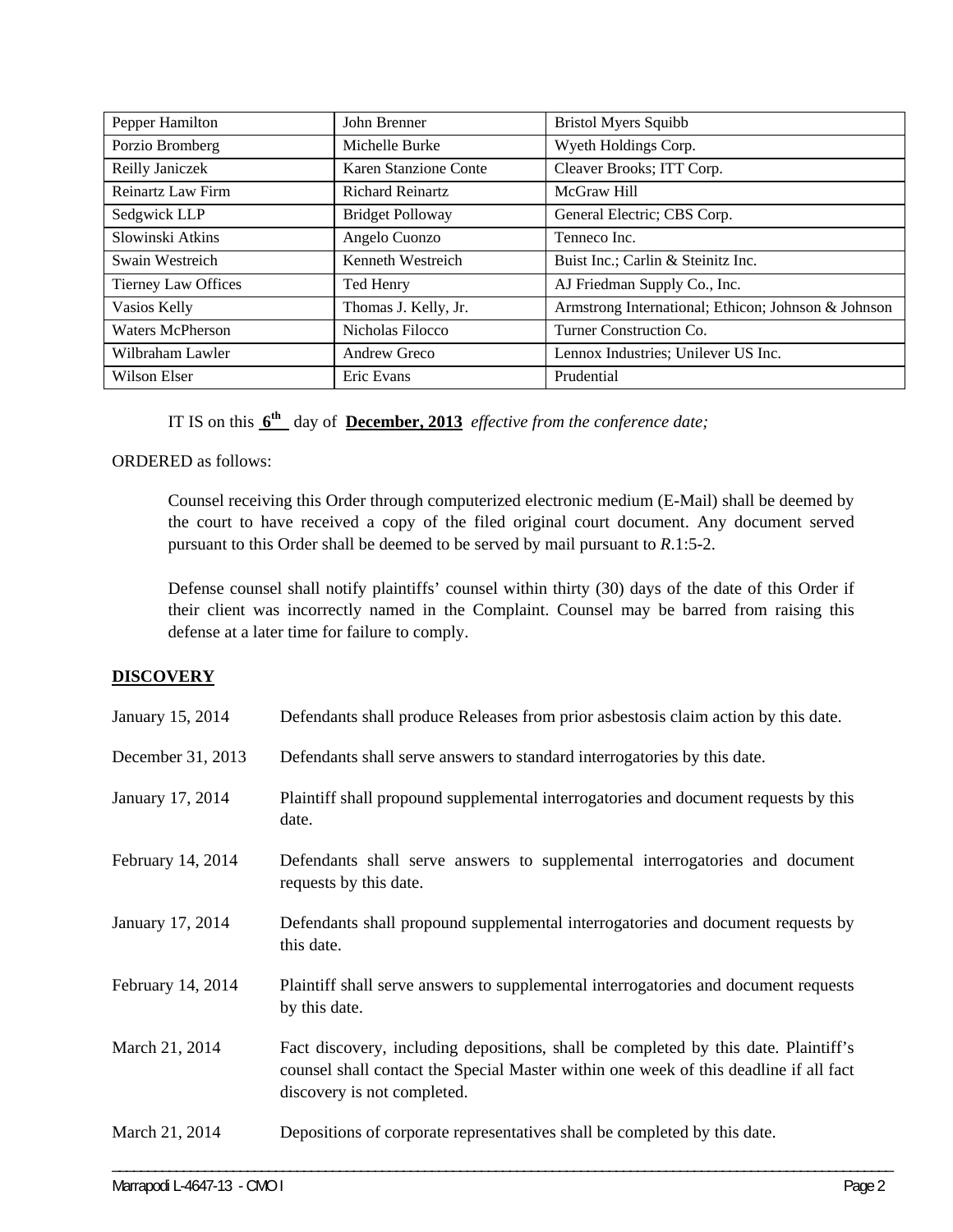### **EARLY SETTLEMENT**

March 21, 2014 Settlement demands shall be served on all counsel and the Special Master by this date.

### **SUMMARY JUDGMENT MOTION PRACTICE**

- March 28, 2014 Summary judgment motions limited to product identification issues shall be filed no later than this date.
- April 25, 2014 Last return date for product identification summary judgment motions.

### **MEDICAL DEFENSE**

- December 31, 2013 Any defendant wishing to present a medical defense shall advise all counsel of its intention by entering a Notice of Appearance of Defense Medical Counsel by this date. Any defendant who does not file such an appearance by this date may be foreclosed from asserting a medical defense.
- January 15, 2014 Plaintiff shall serve additional medical expert reports by this date.
- May 19, 2014 Defendants shall identify its medical experts and serve medical expert reports, if any, by this date.

#### **LIABILITY EXPERT REPORTS**

- April 18, 2014 Plaintiff shall identify its liability experts and serve liability expert reports or a certified expert statement by this date or waive any opportunity to rely on liability expert testimony.
- May 19, 2014 Defendants shall identify its liability experts and serve liability expert reports, if any, by this date or waive any opportunity to rely on liability expert testimony.
- June 20, 2014 Plaintiff shall identify its rebuttal liability experts and serve rebuttal liability expert reports, if any, by this date.

#### **ECONOMIST EXPERT REPORTS**

- April 18, 2014 Plaintiff shall identify its expert economists and serve expert economist report(s), if any, by this date or waive any opportunity to rely on economic expert testimony.
- May 19, 2014 Defendants shall identify its expert economists and serve expert economist report(s), if any, by this date or waive any opportunity to rely on economic expert testimony.

#### **EXPERT DEPOSITIONS**

July 18, 2014 Expert depositions shall be completed by this date. To the extent that plaintiff and defendant generic experts have been deposed before, the parties seeking that deposition in this case must file an application before the Special Master and

\_\_\_\_\_\_\_\_\_\_\_\_\_\_\_\_\_\_\_\_\_\_\_\_\_\_\_\_\_\_\_\_\_\_\_\_\_\_\_\_\_\_\_\_\_\_\_\_\_\_\_\_\_\_\_\_\_\_\_\_\_\_\_\_\_\_\_\_\_\_\_\_\_\_\_\_\_\_\_\_\_\_\_\_\_\_\_\_\_\_\_\_\_\_\_\_\_\_\_\_\_\_\_\_\_\_\_\_\_\_